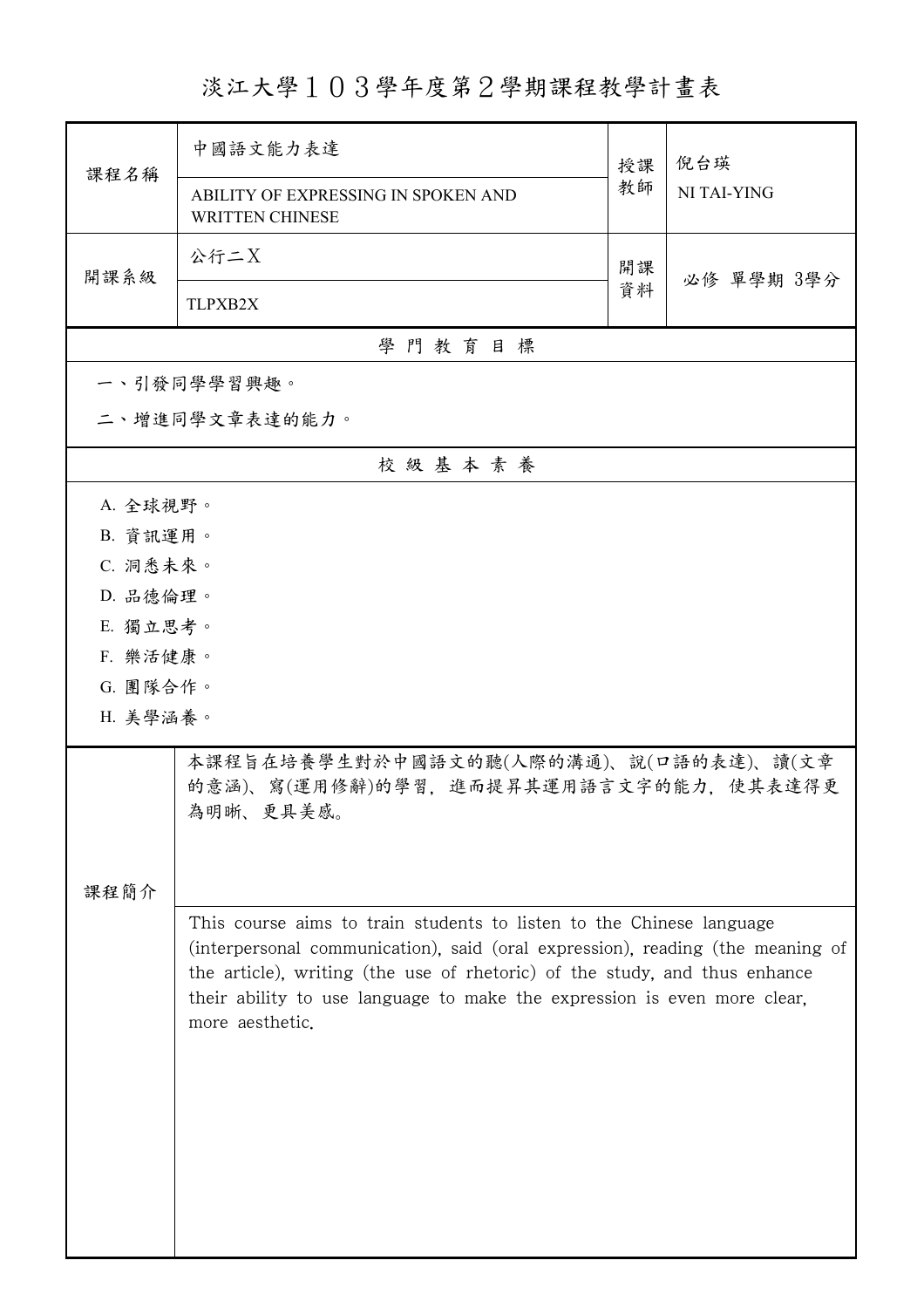本課程教學目標與目標層級、校級基本素養相關性 一、目標層級(選填): (一)「認知」(Cognitive 簡稱C)領域:C1 記憶、C2 瞭解、C3 應用、C4 分析、 C5 評鑑、C6 創造 (二)「技能」(Psychomotor 簡稱P)領域:P1 模仿、P2 機械反應、P3 獨立操作、 P4 聯結操作、P5 自動化、P6 創作 (三)「情意」(Affective 簡稱A)領域:A1 接受、A2 反應、A3 重視、A4 組織、 A5 內化、A6 實踐

二、教學目標與「目標層級」、「校級基本素養」之相關性:

 (一)請先將課程教學目標分別對應前述之「認知」、「技能」與「情意」的各目標層級, 惟單項教學目標僅能對應C、P、A其中一項。

 (二)若對應「目標層級」有1~6之多項時,僅填列最高層級即可(例如:認知「目標層級」 對應為C3、C5、C6項時,只需填列C6即可,技能與情意目標層級亦同)。

 (三)再依據所訂各項教學目標分別對應其「校級基本素養」。單項教學目標若對應 「校級基本素養」有多項時,則可填列多項「校級基本素養」。

(例如:「校級基本素養」可對應A、AD、BEF時,則均填列。)

| 序              | 教學目標(中文)        | 教學目標(英文)                                                                                                                                                                                                                                                                                                                                                                                                   | 相關性                 |           |  |
|----------------|-----------------|------------------------------------------------------------------------------------------------------------------------------------------------------------------------------------------------------------------------------------------------------------------------------------------------------------------------------------------------------------------------------------------------------------|---------------------|-----------|--|
| 號              |                 |                                                                                                                                                                                                                                                                                                                                                                                                            | 目標層級                | 校級基本素養    |  |
| $\mathbf{1}$   | 1能培養說話的藝術與技巧。   | 1. From talking to cultivate<br>the art of speaking skills<br>2. The understanding of the<br>word statement in paragraph<br>3. Chapter in the structure of<br>the arrangements<br>4. The analysis and<br>appreciation of literature and<br>writing<br>5. Common sense use of<br>language<br>6. Copy writing and creativity<br>in the articles<br>7. Able to say that written<br>expression and application | C <sub>2</sub>      | E         |  |
| $\overline{2}$ | 2詞語句段的理解        | 2. The understanding of the<br>word statement in paragraph                                                                                                                                                                                                                                                                                                                                                 | C <sub>3</sub>      | <b>EH</b> |  |
|                | 3 3篇章結構的安排      | 3. Chapter in the structure of<br>the arrangements                                                                                                                                                                                                                                                                                                                                                         | C <sub>3</sub>      | <b>EH</b> |  |
|                | 4 4文學寫作的分析與鑑賞   | 4. The analysis and<br>appreciation of literature and<br>writing                                                                                                                                                                                                                                                                                                                                           | C <sub>4</sub>      | <b>EH</b> |  |
|                | 5 5.語文應用的常識     | 5. Common sense use of<br>language                                                                                                                                                                                                                                                                                                                                                                         | A <sub>4</sub>      | EН        |  |
|                | 6 6.文章、文案的撰寫與創發 | 6. Copy writing and creativity<br>in the articles                                                                                                                                                                                                                                                                                                                                                          | <b>P4</b>           | EН        |  |
|                | 7 7能夠說寫表達與應用    | 7. Able to say that written<br>expression and application                                                                                                                                                                                                                                                                                                                                                  | A6                  | EH        |  |
| 教學目標之教學方法與評量方法 |                 |                                                                                                                                                                                                                                                                                                                                                                                                            |                     |           |  |
| 序<br>號         | 教學目標            | 教學方法                                                                                                                                                                                                                                                                                                                                                                                                       | 評量方法                |           |  |
|                | 1 1能培養說話的藝術與技巧。 | 講述、討論、賞析、實作                                                                                                                                                                                                                                                                                                                                                                                                | 紙筆測驗、實作、報<br>告、上課表現 |           |  |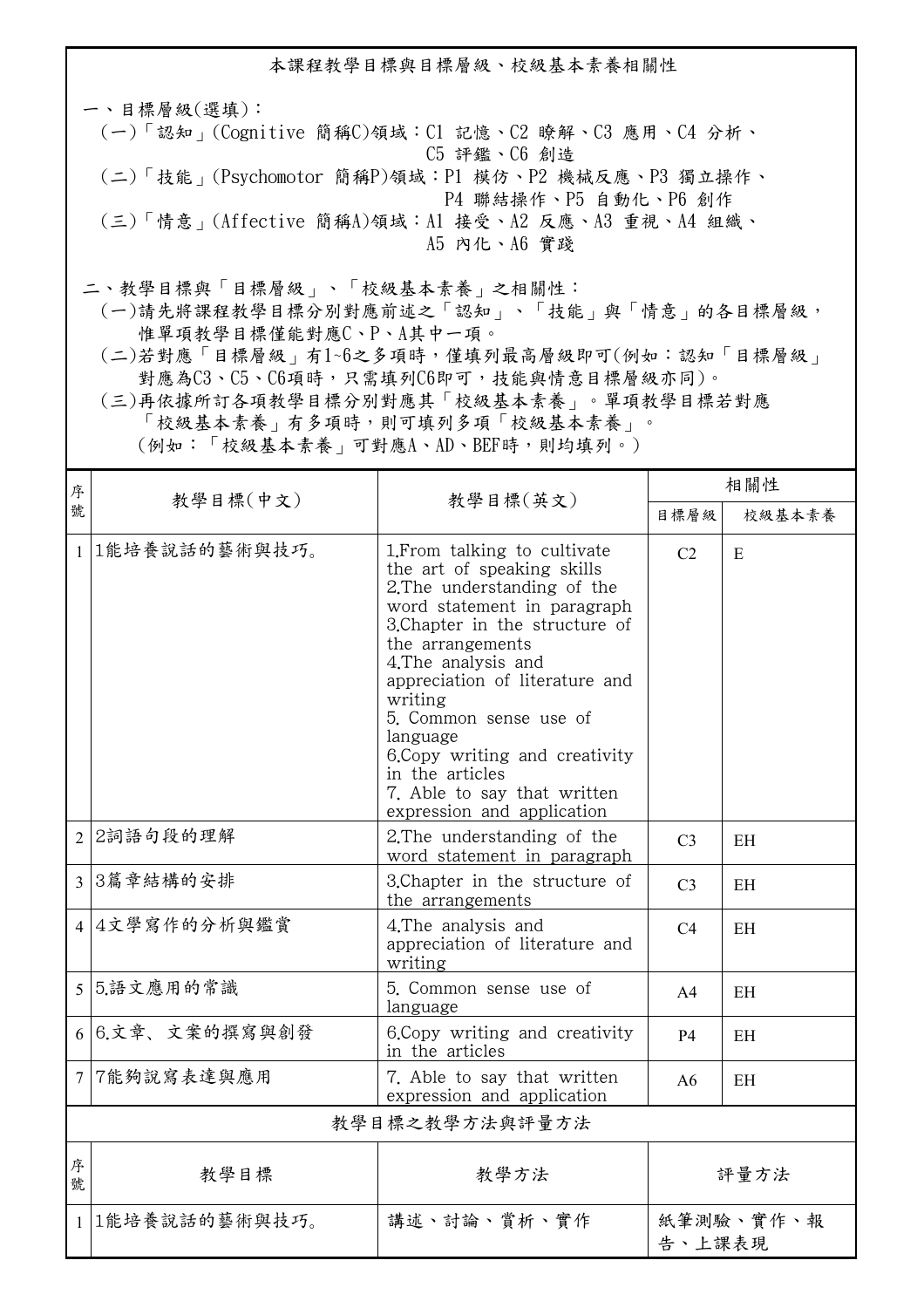|                | 2 2詞語句段的理解                                     |                     | 講述、模擬、實作                 | 紙筆測驗、實作、上課<br>表現 |  |
|----------------|------------------------------------------------|---------------------|--------------------------|------------------|--|
|                | 3 3篇章結構的安排                                     |                     | 講述、討論、賞析、實作              | 實作、上課表現          |  |
|                | 4 4文學寫作的分析與鑑賞                                  |                     | 賞析、實作                    | 紙筆測驗、實作、上課<br>表現 |  |
|                | 5 5.語文應用的常識                                    |                     | 講述、討論、模擬、實作              | 紙筆測驗、實作、上課<br>表現 |  |
|                | 6 6.文章、文案的撰寫與創發                                |                     | 講述、討論、實作、問題解決            | 實作、上課表現          |  |
| $\tau$         | 7能夠說寫表達與應用                                     |                     | 討論、實作、問題解決               | 紙筆測驗、報告、上課<br>表現 |  |
|                |                                                |                     | 授課進度表                    |                  |  |
| 週<br>次         | 日期起訖                                           |                     | 内 容 (Subject/Topics)     | 備註               |  |
| -1             | $104/02/24$ ~<br>104/03/01                     | 公佈教學計劃綱要、課程介紹暨導論    |                          |                  |  |
| $\overline{2}$ | $104/03/02$ ~<br>104/03/08                     | 聽與看:人際溝通的影片欣賞(電影表達) |                          |                  |  |
| 3              | $104/03/09$ ~<br>104/03/15                     | 中國語言概述與口語表達(語文特色)   |                          |                  |  |
| $\overline{4}$ | $104/03/16 \sim$<br>104/03/22                  | 中國語言概述與口語表達(語文特色)   |                          |                  |  |
| 5              | $104/03/23$ ~<br>104/03/29                     | 中國語文與藝術的表達(詩歌散文)    |                          |                  |  |
| 6              | $104/03/30$ ~<br>104/04/05                     | 教學觀摩                |                          |                  |  |
|                | $104/04/06 \sim$<br>104/04/12                  | 中國語言、文字與文學的關係(詩歌散文) |                          |                  |  |
| 8              | $104/04/13$ ~<br>104/04/19                     | 中國語文的語理分析(報導文學)     |                          |                  |  |
| 9              | $104/04/20$ ~<br>104/04/26                     | 中國語文的語理分析(報導文學)     |                          |                  |  |
| 10             | $104/04/27$ ~<br>104/05/03                     | 期中考試週               |                          |                  |  |
| 11             | $104/05/04$ ~<br>104/05/10                     | 中國語文的修辭技巧(表達運用)     |                          |                  |  |
| 12             | $104/05/11$ ~<br>104/05/17                     | 中國語文的修辭技巧(表達運用)     |                          |                  |  |
| 13             | $104/05/18$ ~<br>中國文學作品鑑賞分析(小說漫畫)<br>104/05/24 |                     |                          |                  |  |
| 14             | $104/05/25$ ~<br>中國文學作品鑑賞分析(廣告文案)<br>104/05/31 |                     |                          |                  |  |
| 15             | $104/06/01$ ~<br>中國語文的寫作技巧(修辭技巧)<br>104/06/07  |                     |                          |                  |  |
| 16             | $104/06/08$ ~<br>104/06/14                     | 中國語文的寫作技巧(文章寫作)     |                          |                  |  |
| 17             | $104/06/15$ ~<br>104/06/21                     | 術)                  | 關於自薦函-如何自我編輯與編輯自我(求職面試的藝 |                  |  |
| 18             | $104/06/22$ ~<br>104/06/28                     | 期末考試週               |                          |                  |  |